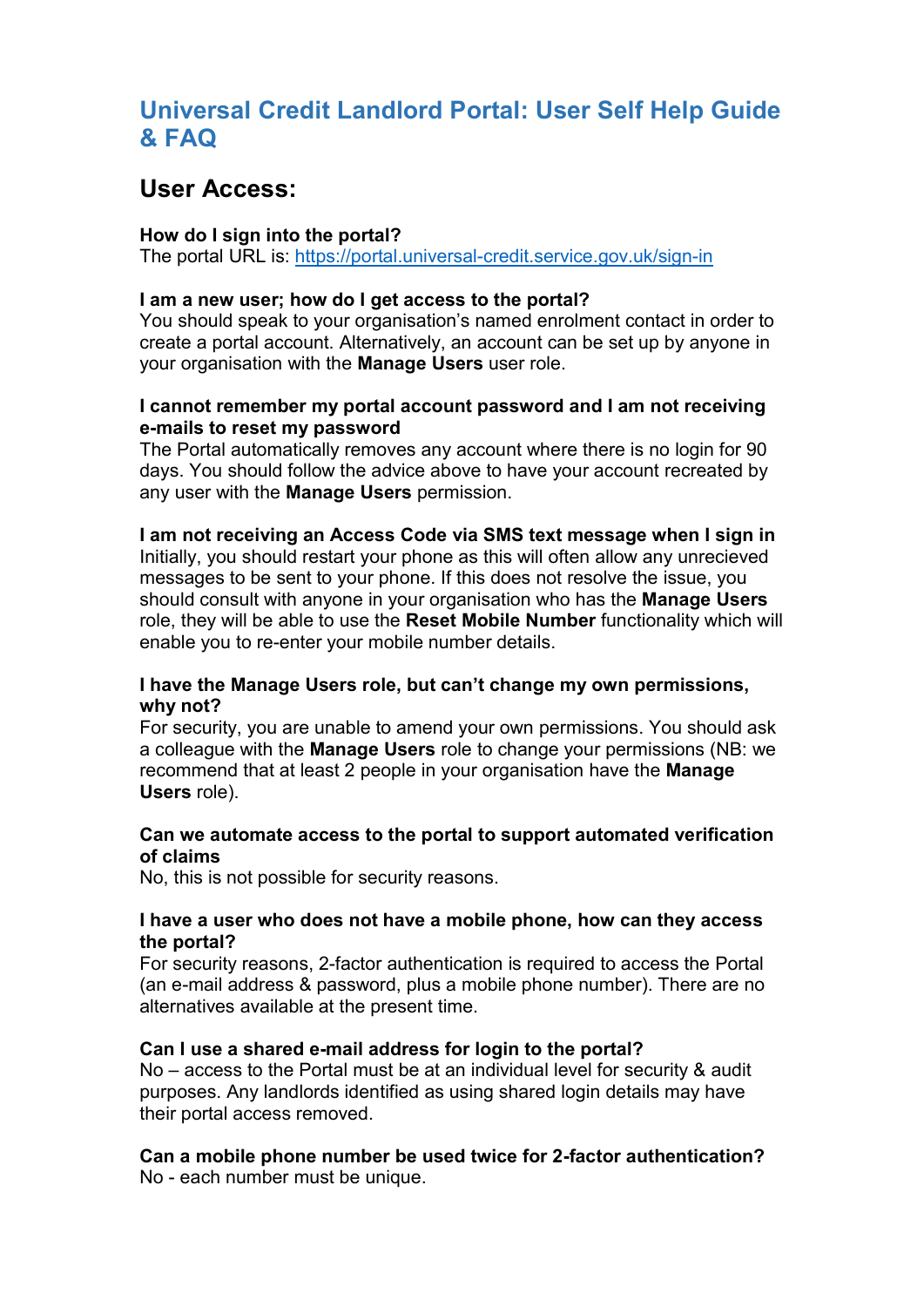## Can I use different e-mail suffixes for users?

No – all users must have the same suffix eg @domain.com.

## Verifications

## We have verified housing costs in error – how do we resolve this?

You should contact the Universal Credit Service Centre for support: https://www.gov.uk/government/publications/universal-credit-housing-queriesrouteway/universal-credit-housing-queries-routeway

## We can't see a Tenant on the Portal – why not?

This is usually caused by a tenant closing their claim to Universal Credit then subsequently reclaiming, or notifying a Change of Address, which was not verified via the Portal. In these cases, the claim will not be visible on the Portal. We are looking at ways in which we can improve verification to maximise the number of cases visible on the Portal.

### **How should we report housing costs during annual rent change for properties with absent joint tenants?**

Use the 'Provide tenancy details' to-do to tell us about housing costs for properties with an absent joint tenant. You should confirm the claimant is your tenant and complete the to-do. You will not have to email a manual Social Rented Sector (SRS) form. The tenancy will stay on the landlord portal.

## **Housing costs that are not part of annual rent changes**

In the 'Provide tenancy details' to-do, answer No to 'Is this person your tenant and liable for rent at this address?'. Enter 'Absent joint tenant' in the free text box. You need to complete a manual SRS form.

The tenancy will be removed from the landlord portal.

To request an Alternative Payment Arrangement (APA), you should use '[Apply for direct rent payments](https://directpayment.universal-credit.service.gov.uk/)'

[How should we verify](https://directpayment.universal-credit.service.gov.uk/) Specified accommodation verifications? Landlords should reject these requests through the Landlord Portal that are specified accommodation adding that is specified accommodation. Such accommodation is not eligible for UC housing costs as is eligible for Housing Benefit.

# Payment of APAs

How do I change our bank account details? Complete form: Form to change the bank details of a creditor or supplier https://www.gov.uk/government/publications/how-the-deductions-from-benefitscheme-works-a-handbook-for-creditors

A tenant's Tenancy Reference Number is wrong, how do I change it? Guidance on how to Change a Tenancy Reference Number can be found on the Portal Guidance page:

https://www.understandinguniversalcredit.gov.uk/universal-credit-andlandlords/landlord-portal/#guidance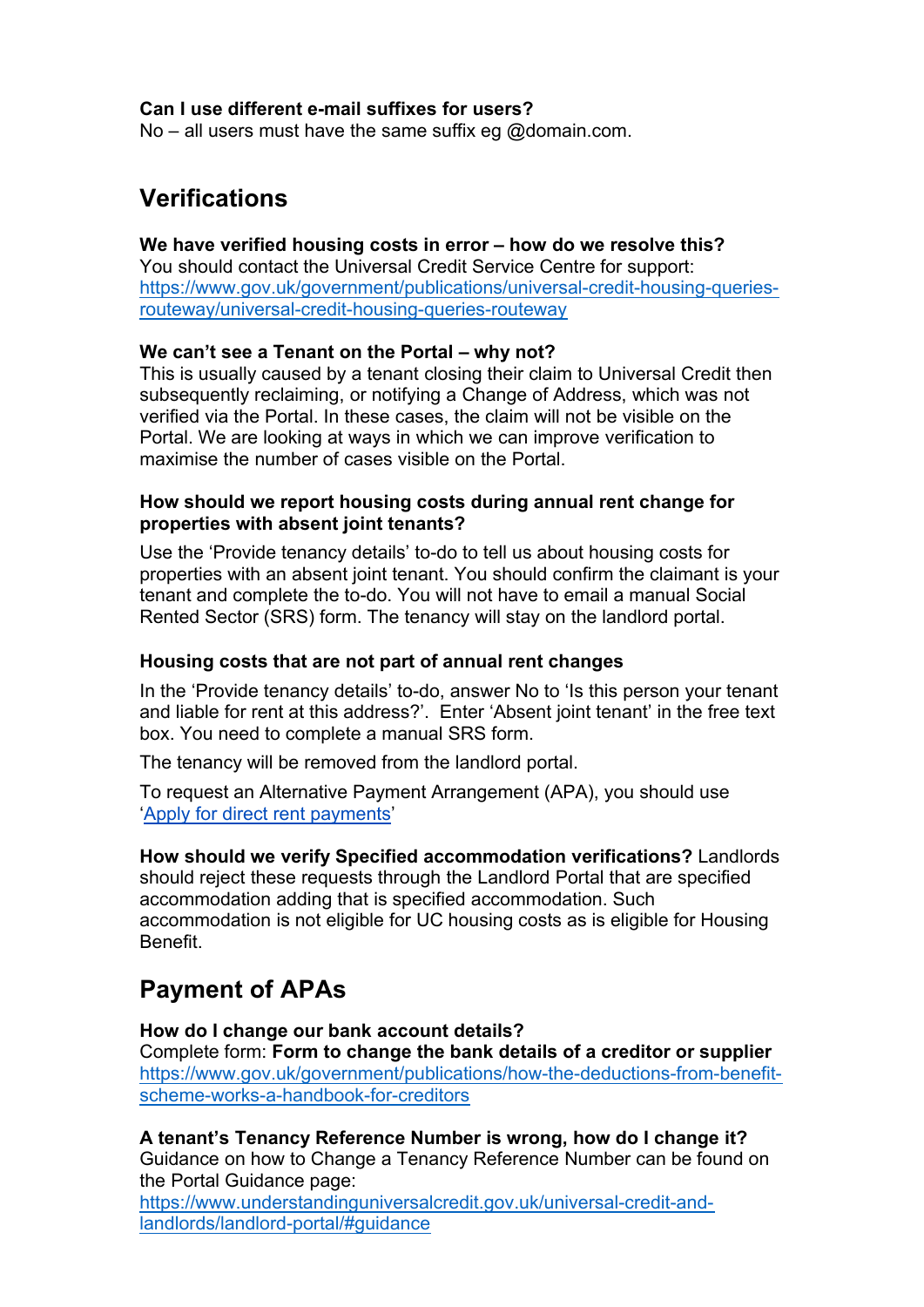## How do I get access to APA payment details on the portal?

You should speak to your organisation's named enrolment contact in order to amend your portal account permissions. Alternatively, an account can be amended by anyone in your organisation with the **Manage Users** user role.

### We have not been paid an APA as expected

You should contact the Universal Credit Service Centre for support: https://www.gov.uk/government/publications/universal-credit-housing-queriesrouteway/universal-credit-housing-queries-routeway

## A Payment is visible in the Portal but has not been received

You should contact DWP Payment Services for support: tpp.enquiries@dwp.gov.uk

#### I have requested an APA but I have not received any confirmation following this

You should contact the Universal Credit Service Centre for support: https://www.gov.uk/government/publications/universal-credit-housing-queriesrouteway/universal-credit-housing-queries-routeway

## How can I cancel an APA or deductions?

You should contact the Universal Credit Service Centre for support: https://www.gov.uk/government/publications/universal-credit-housing-queriesrouteway/universal-credit-housing-queries-routeway

# Third Party Payments & Arrears Recovery

We haven't received our Third Party Payment Schedule or Payment Contact DWP payment services for further advice: customerpayments.edi@dwp.gov.uk

### We have not received rent or arrears for a tenant, or payment at a lower rate than expected, what should we do?

You should contact the tenant to discuss their UC award for the assessment period in question. Further information can be found in section 10.2 of the Universal Credit & Rented Housing Guide for Landlords:

https://www.gov.uk/government/publications/universal-credit-and-rentedhousing--2/universal-credit-and-rented-housing-guide-for-landlords#reportingchanges

## How do I request a change in the rate of arrears recovery for a tenant?

You are not able to request this directly, however your tenant may be able to request this. Further information is available for landlords here: https://www.gov.uk/government/publications/how-the-deductions-from-benefitscheme-works-a-handbook-for-creditors